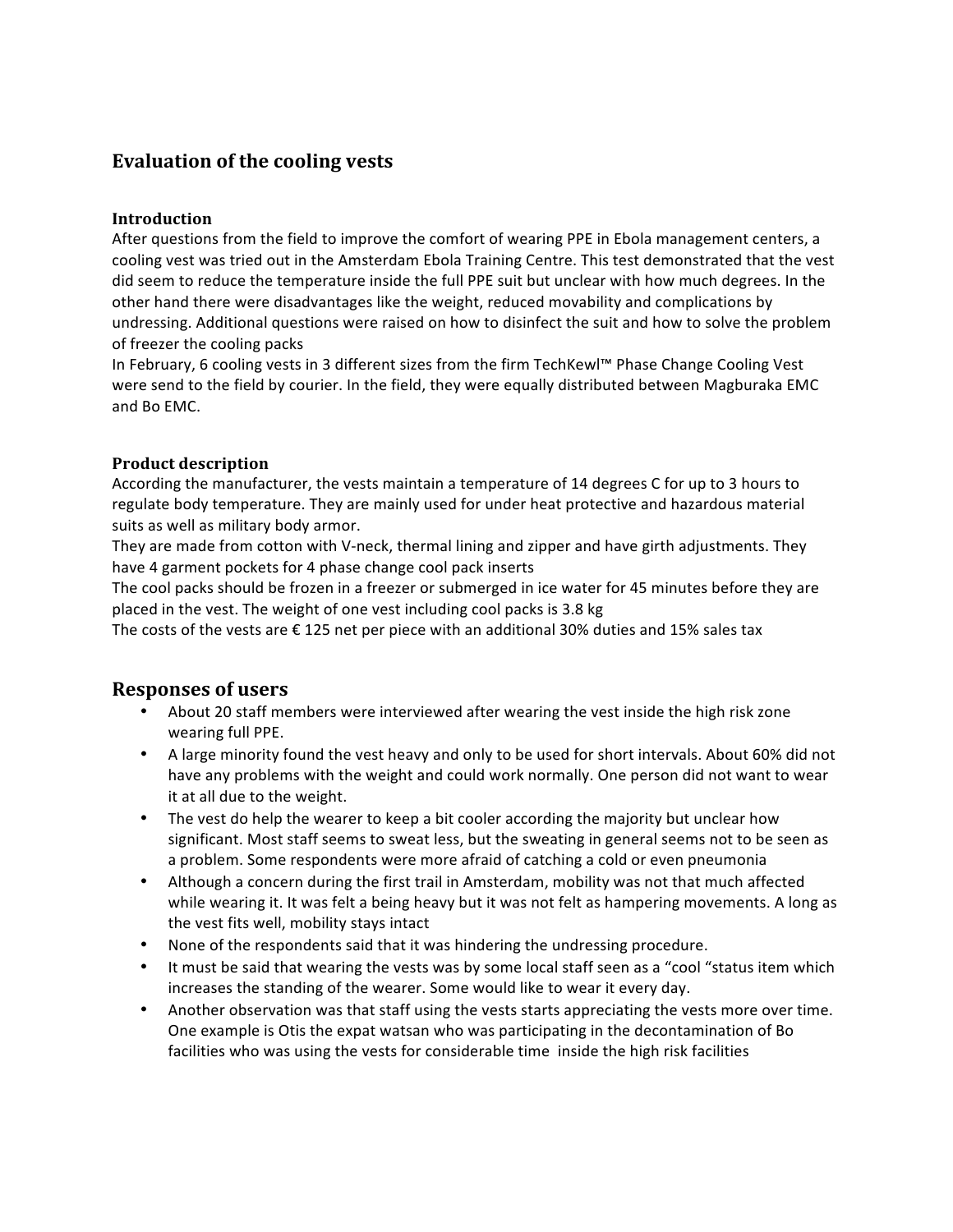### **Cleaning:**

- In both projects, it was remarked that the net pouches on the jacket that the gel packs fit into look like they might rip easily. We have to encourage the wearer to be careful about inserting the gel pouches. By bending the top of the unfrozen cool pack it is easier to take out but we have to take care of this problem by training or reinforcing the pouches
- The cooling jackets were treated the same as scrubs during the undressing procedure. The cooling jacket was laundered with 0.05% chlorine solution after each use as well as gel pouches cleaned.
- Disinfection of the jackets takes time, especially the drying of it. The option of spraying the jackets is not recommended in terms of bio-security. Dipping the vests in a chlorine solution could be an option
- We still have to find out how resistant the gel pouches are when washed consistently in a 0.05% chlorine solution

#### **Usage**

• There was a problem to find suitable freezers in the field. With fridges it is definitely not working. If we would have larger amounts of vests in a project  $(>20)$  there will be a challenge to maintain enough freezing capacity and exchanging gel packs

#### **Results of temperature measurements wearing full PPE in EMC**

Measurements were taken with a Log-Tech temperature monitor measuring temperature in Celsius and Relative Humidity in percentage. The Log-Tech was kept in the lower (13 March) and upper pocket (6 March) of the cooling vest of the scrub suit. The other days it is unknown which pocket they Log Tech was put in

The Log Tech's were normally used for measuring temperature in the structures of the EMC. When used for testing the vests, the Log Techs were not restarted but continued measuring. The entry time was written down. The exit time could by measured by the sudden decrease of humidity after undressing. This is marked in yellow

| Start | 28/2-16.00 |             |           |              | $3/3 - 15.00$ |      | $4/3 - 10.00$ |      | $6/3 - 11.45$ |      |           |              | 13/3-14.45 |      |
|-------|------------|-------------|-----------|--------------|---------------|------|---------------|------|---------------|------|-----------|--------------|------------|------|
| Time  | <b>RH</b>  | C           | <b>RH</b> | $\mathsf{C}$ | <b>RH</b>     | C    | <b>RH</b>     | C    | <b>RH</b>     | C    | <b>RH</b> | $\mathsf{C}$ | RH%        | C    |
|       | %          |             | %         |              | %             |      | $\%$          |      | %             |      | %         |              |            |      |
|       | No yest    |             | Vest      |              | Vest          |      | Vest          |      | Vest          |      | No vest   |              | Vest       |      |
| 0.05  | 21.2       | 38.2        | 15.9      | 36.9         | 86.6          | 37.9 | 56.5          | 29.7 | 47.7          | 32.7 | 39.4      | 35.7         | 71.1       | 37.3 |
| 0.10  | 58.5       | 38.4        | 39.0      | 38.2         | 90.0          | 37.7 | 50.6          | 32.3 | 46.9          | 31.7 | 44.0      | 35.2         | 75.6       | 36.8 |
| 0.15  | 67.9       | 38.8        | 54.9      | 39.1         | 91.6          | 37.4 | 56.0          | 32.7 | 65.2          | 29.1 | 78.8      | 35.7         | 80.2       | 36.6 |
| 0.20  | 73.3       | 38.5        | 56.8      | 38.8         | 92.1          | 37.7 | 63.5          | 32.7 | 76.3          | 29.5 | 89.2      | 36.8         | 81.5       | 36.0 |
| 0.25  | 77.2       | 37.9        | 66.0      | 38.1         | 93.3          | 37.1 | 83.4          | 33.2 | 73.9          | 30.0 | 90.9      | 36.9         | 83.9       | 35.1 |
| 0.30  | 82.8       | 37.1        | 67.8      | 37.2         | 32.4          | 36.1 | 91.9          | 33.6 | 75.9          | 30.0 | 92.2      | 36.9         | 83.9       | 35.6 |
| 0.35  | 84.7       | 36.9        | 76.3      | 36.9         | 28.4          | 37.8 | 93.0          | 33.4 | 80.6          | 30.2 | 92.9      | 37.1         | 85.8       | 34.3 |
| 0.40  | 85.6       | 37.1        | 75.4      | 36.5         | 26.7          | 38.2 | 93.5          | 31.4 | 84.3          | 30.6 | 93.6      | 37.1         | 72.8       | 33.1 |
| 0.45  | 85.9       | 36.1        | 74.2      | 35.7         |               |      | 51.1          | 31.3 | 86.4          | 31.2 | 94.1      | 36.5         | 37.6       | 35.5 |
| 0.50  | 70.2       | 33.1        | 25.5      | 32.9         |               |      | 46.6          | 32.2 | 68.1          | 31.1 | 50.6      | 33.3         | 33.3       | 37.4 |
| 0.55  | 71.8       | 33.9        | 22.4      | 33.6         |               |      | 44.3          | 32.2 | 48.6          | 34.5 | 40.3      | 35.4         |            |      |
|       | 58.9       | <b>34.6</b> | 21.1      | 34.4         |               |      |               |      | 40.7          | 35.8 |           |              |            |      |
|       | 34.1       | 35.1        |           |              |               |      |               |      |               |      |           |              |            |      |